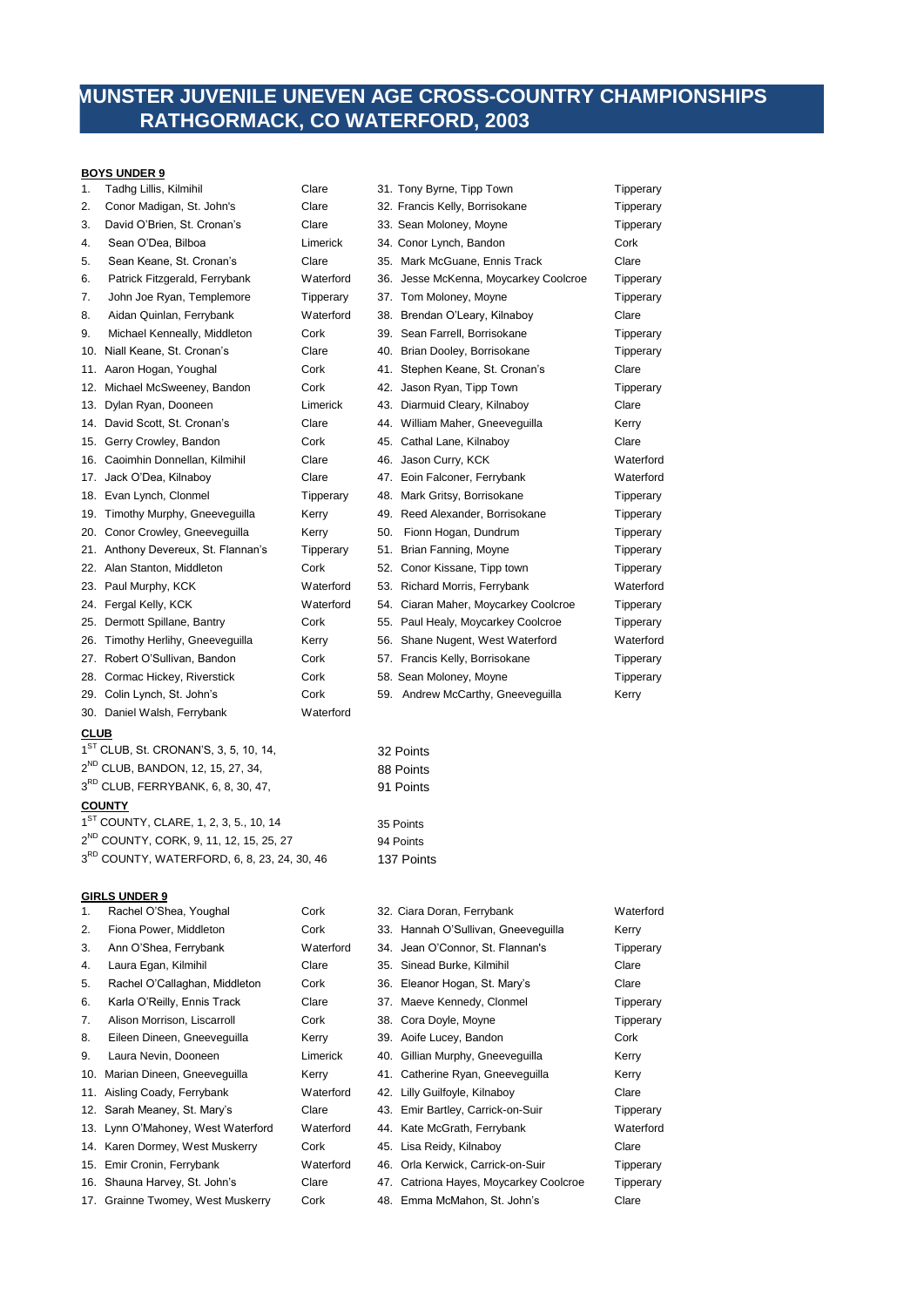| 18. Aisling Reidy, St. Mary's   | Clare     |  | 49. Aisling McGrath, Clonmel          | Tipperary |  |  |  |  |
|---------------------------------|-----------|--|---------------------------------------|-----------|--|--|--|--|
| 19. Niamh Hayes, St. Flannan's  | Tipperary |  | 50. Niamh Coffey, Gneeveguilla        | Kerry     |  |  |  |  |
| 20. Lisa Corbett, Ennis Track   | Clare     |  | 51. Shona Booth, Carrick-on-Suir      | Tipperary |  |  |  |  |
| 21. Nicola Drahan, Ferrybank    | Waterford |  | 52. Carol Hogan, St. Flannan's        | Tipperary |  |  |  |  |
| 22. Doireann Hennessy, Marian   | Clare     |  | 53. Grainne Harvey, St. John's        | Clare     |  |  |  |  |
| 23. Kirsie Dillon, St. Mary's   | Limerick  |  | 54. Ruth Calnan, Bandon               | Cork      |  |  |  |  |
| 24. Edel Long, Carrick-on-Suir  | Tipperary |  | 55. Joan Coughlan, Kilmihil           | Clare     |  |  |  |  |
| 25. Megan O'Brien, Clonmel      | Tipperary |  | 56. Aisling Butler, Moyne             | Tipperary |  |  |  |  |
| 26. Niamh Markham, St. Mary's   | Clare     |  | 57. Sideree Smyth, Carrick-on-Suir    | Tipperary |  |  |  |  |
| 27. Edith Rogers, Tipp Town     | Tipperary |  | 58. Niamh Butler, Moyne               | Tipperary |  |  |  |  |
| 28. Ciara O'Farrell, Dundrum    | Tipperary |  | 59. Shauna Hayden, Moycarkey Coolcroe | Tipperary |  |  |  |  |
| 29. Kate Hickey, West Waterford | Waterford |  | 60. Ciara Moore, Dundrum              | Tipperary |  |  |  |  |
| 30. Heather Ryan, Ferrybank     | Waterford |  | 61. Mo Turner, Kilnaboy               | Clare     |  |  |  |  |
| 31. Orla O'Connor, Kilnaboy     | Clare     |  | 62. Roisin Ryan, St. Flannan's        | Tipperary |  |  |  |  |
| <b>CLUB</b>                     |           |  |                                       |           |  |  |  |  |

- 1<sup>ST</sup> CLUB. FERRYBANK, 3, 11, 15, 21, 50 Points 2<sup>ND</sup> CLUB, GNEEVGUILLA, 8, 10, 33, 40 91 Points 3<sup>RD</sup> CLUB, St. MARY'S (Clare), 12, 18, 26, 36 92 Points **COUNTY**
- 1<sup>ST</sup> COUNTY, CORK, 1, 2, 5, 7, 14, 17, 46 Points 2<sup>ND</sup> COUNTY, CLARE, 4, 6, 12, 16, 18, 20, 76 Points 3<sup>RD</sup> COUNTY, WATERFORD, 3, 11, 13, 15, 21, 29 92 Points

### **BOYS UNDER 11**

| 1. | Daniel Walsh, Glenbower             | Cork      | 63. Donal O'Leary, West Muskerry      | Cork      |
|----|-------------------------------------|-----------|---------------------------------------|-----------|
| 2. | Donogh O'Riordan, West Waterford    | Waterford | 64. Michael Keating, Bilboa           | Limerick  |
| 3. | Eithne Harty, KCK                   | Waterford | 65. Colm Fitzpatrick, Middleton       | Cork      |
| 4. | Christy O'Brien, Thurles Crokes     | Tipperary | 66. Aidan Scanlon, Glenbower          | Cork      |
| 5. | Kevin Connellan, St. Cronan's       | Clare     | 67. Michael Cleary, Clonmel           | Tipperary |
| 6. | Jamie Moloney, Templemore           | Tipperary | 68. Tony Flynn, Duhallow              | Cork      |
| 7. | Aidan Kearney, Ennis Track          | Clare     | 69. Ryan Lynch, West Muskerry         | Cork      |
| 8. | Colm Dunford, West Waterford        | Waterford | 70. Alan Egan, Kilmihil               | Clare     |
| 9. | Dan Cronin, BIAC                    | Cork      | 71. Owen Young, West Waterford        | Waterford |
|    | 10. Terry O'Donovan, Skibbereen     | Cork      | 72. Tommy Cummins, Bandon             | Cork      |
|    | 11. David Hallaghan, KCK            | Waterford | 73. Brian Kelly, Kilmihil             | Clare     |
|    | 12. Mark Sugrue, Bandon             | Cork      | 74. Michael Cleary, Clonmel           | Waterford |
|    | 13. Denis O'Dea, Bilboa             | Limerick  | 75. Stephen Ryan, Carrick-on-Suir     | Waterford |
|    | 14. Garry Cantwell, KCK             | Waterford | 76. Darragh McMahon, Marian           | Clare     |
|    | 15. Michael Padley, Tralee H.       | Kerry     | 77. Thomas Talbot, Carrick-on-Suir    | Waterford |
|    | 16. Gregory Healey, Fethard         | Tipperary | 78. James Moloney, Moyne              | Tipperary |
|    | 17. Luke O'Keefe, Tralee H.         | Kerry     | 79. Shane Donnellan, Kilmihil         | Clare     |
|    | 18. Adam Bluett, Kilnaboy           | Clare     | 80. Ronan Cooney, Marian              | Clare     |
|    | 19. Darragh Lynch, Ennis Track      | Clare     | 81. David Evans, Riverstick           | Cork      |
|    | 20. Liam Kelleher, West Muskerry    | Cork      | 82. Diarmuid Molomby, Thurles Crokes  | Tipperary |
|    | 21. Eoghan Sheedy, Tralee H.        | Kerry     | 83. Cathal Ryan, Thurles Crokes       | Tipperary |
|    | 22. Thomas Greene, KCK              | Waterford | 84. Jonathan Lane, Kilnaboy           | Clare     |
|    | 23. Richard Kelly, KCK              | Waterford | 85. Conor Scanlon, Moycarkey Coolcroe | Tipperary |
|    | 24. Eoin Murphy, Ferrybank          | Waterford | 86. Jonathan McEvoy, Ferrybank        | Waterford |
|    | 25. Eamon Lenihan, Marian           | Clare     | 87. John Lucey, Bandon                | Cork      |
|    | 26. Cian Daniels, Ferrybank         | Waterford | 88. Sean Corry, Marian                | Clare     |
|    | 27. Ronan O'Hanlon, Ferrybank       | Waterford | 89. Niall Keller, Ferrybank           | Waterford |
|    | 28. Ronan Fanning, Moyne            | Tipperary | 90. Brian Begley, Bantry              | Cork      |
|    | 29. Evan Hickey, Clonmel            | Tipperary | 91. Billy Lane, Gneeveguilla          | Kerry     |
|    | 30. Shane O'Dwyer, Carrick-on-Suir  | Tipperary | 92. Cathal McCarthy, Middleton        | Cork      |
|    | 31. Edwin Barnaville Thurles Crokes | Tipperary | 93. Mark Cuddihy, Carrick-on-Suir     | Waterford |
|    | 32. Kevin Chesser, Ennis Track      | Clare     | 94. Damien Twomey, West Muskerry      | Cork      |
|    | 33. Darren Whittle, Ferrybank       | Waterford | 95. James Burke, Kilmihil             | Clare     |
|    | 34. David Early, West Waterford     | Waterford | 96. Shane Cotter, West Muskerry       | Cork      |
|    | 35. Jack Martin, Clonmel            | Tipperary | 97. Alan Maher, St. Flannan's         | Tipperary |
|    | 36. James Neville, Middleton        | Cork      | 98. Kevin Cahill, Riverstick          | Cork      |
|    | 37. Donnacha Dunne, Moyne           | Tipperary | 99.<br>Thomas Norton, Carrick-on-Suir | Tipperary |
|    | 38. Dean Mulcahy, Clonmel           | Tipperary | 100.<br>Daniel Mitchel, Clonmel       | Tipperary |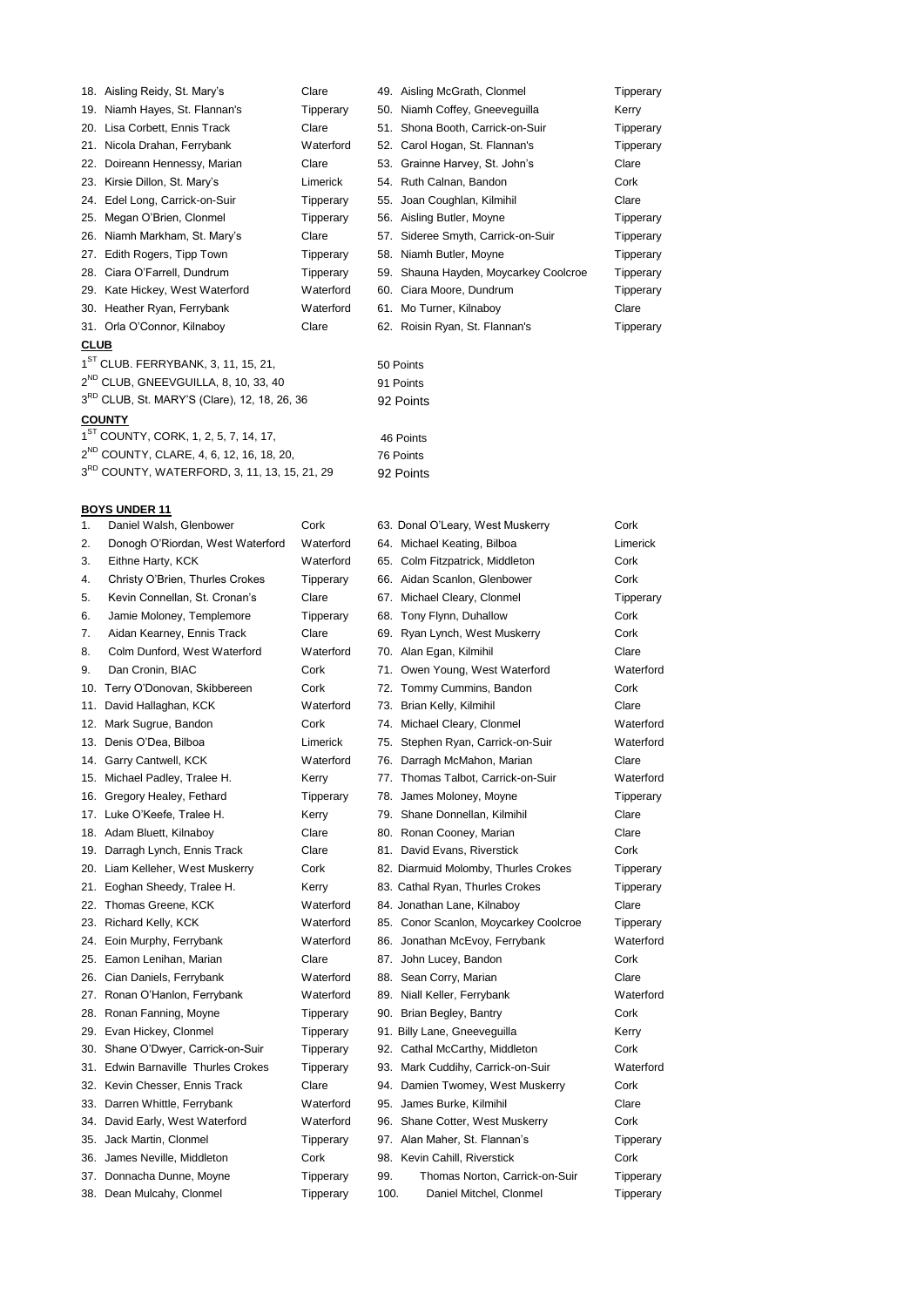|             | 39. Eoin Enright, St. Cronan's                              | Clare            | 101. | Kieran Toyes, Tralee H.         | Kerry     |
|-------------|-------------------------------------------------------------|------------------|------|---------------------------------|-----------|
|             | 40. David Sweeney, West Waterford                           | Waterford        | 102. | Paul Webster, Ballynonty        | Tipperary |
|             | 41. Bill Maher, Carrick-on-Suir                             | Tipperary        | 103. | Dean Thompson, Dundrum          | Tipperary |
|             | 42. Donough O'Flynn, Glenbower                              | Cork             | 104. | Mark Twomey, Glenbower          | Cork      |
|             | 43. Billy Herlihy, Gneeveguilla                             | Kerry            | 105. | Jason McCarthy, Kilnaboy        | Clare     |
|             | 44. Padraig Nugent, St. Cronan's                            | Clare            | 106. | Thomas Power, Carrick-on-Suir   | Tipperary |
|             | 45. Conor Clancy, St. Cronan's                              | Clare            | 107. | John Meagher, Templemore        | Tipperary |
|             | 46. Thomas Blackburn, Bilboa                                | Limerick         | 108. | Brendan O'Connor, St. Flannan's | Tipperary |
|             | 47. Harry McGrath, Emerald                                  | Limerick         | 109. | Thomas Buckley, Templemore      | Tipperary |
|             | 48. Michael Gallagher, Marian                               | Clare            | 110. | Peter Abernethy, Glenbower      | Cork      |
|             | 49. David O'Brien, Bandon                                   | Cork             | 111. | Christian McSweeney, BIAC       | Cork      |
|             | 50. Mark O'Sullivan, Bandon                                 | Cork             | 112. | Robert Dempsey, Bandon          | Cork      |
|             | 51. Mark O'Reilly, Ennis Track                              | Clare            | 113. | Sliabh Wells, Carrick-on-Suir   | Tipperary |
|             | 52. T. J. Brosnan, Gneeveguilla                             | Kerry            | 114. | Niall Drumm, Tralee H.          | Kerry     |
|             | 53. Gerry Roseingrave, Marian                               | Clare            | 115. | Martin Meagher, Templemore      | Tipperary |
|             | 54. Shane Ryan, Moyne                                       | <b>Tipperary</b> | 116. | Patrick McSweeney, Bandon       | Cork      |
|             | 55. Michael McSweeney, Middleton                            | Cork             | 117. | Aidan Fanning, St. Flannan's    | Tipperary |
|             | 56. Eamon Chesser, Ennis Track                              | Clare            | 118. | Evan Coates, Middleton          | Cork      |
|             | 57. John Halley, KCK                                        | Waterford        | 119. | Colm Turner, Kilnaboy           | Clare     |
|             | 58. Jason Mullins, Clonmel                                  | Tipperary        | 120. | Alan Crean, BIAC                | Cork      |
|             | 59. Patrick Hughes, Thurles Crokes                          | Tipperary        | 121. | Patrick Devereux, St. Flannan's | Tipperary |
|             | 60. Edmund Morrissey, Clonmel                               | Tipperary        | 122. | Paul Maher, Moyne               | Tipperary |
|             | 61. Michael Curry, KCK                                      | Waterford        | 123. | Joseph McCarthy, Gneevequilla   | Kerry     |
|             | 62. Francis Nagle, Tralee H.                                | Kerry            |      |                                 |           |
| <b>CLUB</b> |                                                             |                  |      |                                 |           |
|             | 1 <sup>ST</sup> CLUB, K.C.K, 3, 11, 14, 22                  | 50 Points        |      |                                 |           |
|             | 2 <sup>ND</sup> CLUB, WEST WATERFORD, 2, 8, 34, 4 84 Points |                  |      |                                 |           |
|             | 3 <sup>RD</sup> CLUB, ENNIS TRACK, 7, 19, 32, 51            | 109 Points       |      |                                 |           |
|             |                                                             |                  |      |                                 |           |

#### **COUNTY**

1<sup>ST</sup> COUNTY, WATERFORD, 2, 3, 8, 11, 14 60 Points 2<sup>ND</sup> COUNTY, CORK, 1, 9, 10, 12, 20, 36 88 Points 3<sup>RD</sup> COUNTY, CLARE, 5, 7, 18, 19, 25, 32 106 Points

| 1.  | Cliodhna Galway, Belgooley             | Cork      | 60. Ciara Reidy, Kilnaboy           | Clare     |
|-----|----------------------------------------|-----------|-------------------------------------|-----------|
| 2.  | Martina Moloney, Moycarkey             | Tipperary | 61. Niamh O'Loughlin, Kilnaboy      | Clare     |
| 3.  | Laura Norris, Carrick-on-Suir          | Tipperary | 62. Caoimhe Lyons, Carrick-on-Suir  | Tipperary |
| 4.  | Fiona O'Sullivan, Beara                | Cork      | 63. Lorraine O'Callaghan, Ferrybank | Tipperary |
| 5.  | Katie Cahill, St. Cronan's             | Clare     | 64. Mairead Crowley, Bandon         | Cork      |
| 6.  | Jessica O'Shea, Glenbower              | Cork      | 65. Marie Doyle, Gneeveguilla       | Kerry     |
| 7.  | Sinead O'Connor, Tralee H.             | Kerry     | 66. Ciara Danagher, Carrick-on-Suir | Tipperary |
| 8.  | Laura Daly, Ennis Track                | Clare     | 67. Deirdre Begley, Bantry          | Cork      |
| 9.  | Stephanie Power, Clonmel               | Tipperary | 68. Anna McCarthy, Bandon           | Cork      |
| 10. | Ciara Spillane, Bantry                 | Cork      | 69. Jessica Sheehan, Riverstick     | Cork      |
|     | 11. Niamh Power, Carrick-on-Suir       | Tipperary | 70. Ciara Hartley, Ennis Track      | Clare     |
|     | 12. Roisin O'Looney, Kilmihil          | Clare     | 71. Catriona Casey, St. Mary's (1)  | Limerick  |
|     | 13. Cliona Doyle, Clonmel              | Tipperary | 72. April Duff, West Waterford      | Waterford |
|     | 14. Emily Bergin, St. Flannan's        | Tipperary | 73. Kim Moroney, Carrick-on-Suir    | Tipperary |
|     | 15. Louise Hogan, Borrisokane          | Tipperary | 74. S<br>Cleary, Carrick-on-Suir    | Tipperary |
|     | 16. Maura Murphy, Duhallow             | Cork      | 75. Mary Murphy, Gneeveguilla       | Cork      |
|     | 17. Aoife McNamara, St.Cronan's        | Clare     | 76. Ciara long, Carrick-on-Suir     | Tipperary |
|     | 18. Ciara Murray, Ferrybank            | Waterford | 77. Freya O'Brien, Beara            | Cork      |
|     | 19. Hayley Foley, Carrick-on-Suir      | Tipperary | 78. Sarah Doheny, Ferrybank         | Waterford |
|     | 20. Bridget Flynn, West Muskerry       | Cork      | 79. S<br>McGrath, Ferrybank         | Waterford |
|     | 21. Niamh O'Dea, Kilnaboy              | Clare     | 80. Rebecca Murphy, Riverstick      | Cork      |
|     | 22. Louise Fogarty, Moyne              | Tipperary | 81. Niamh Doyle, Moyne              | Tipperary |
|     | 23. Mairead McGillicuddy, Gneeveguilla | Kerry     | 82. Niamh McCarthy, Bandon          | Cork      |
|     | 24. Emma O'Gorman, Carrick-on-Suir     | Tipperary | 83. Shannon Furlong, Ferrybank      | Waterford |
|     | 25. Michelle Nicholas, Dooneen         | Limerick  | 84. Fiona Cagney, St. Mary's (1)    | Limerick  |
|     | 26. Suzanne Nevin, Dooneen             | Limerick  | 85. Jennifer O'Donovan, Bandon      | Cork      |
|     | 27. Kate Veale, West Waterford         | Waterford | 86. Siobhan Foley, Ballymore/Cobh   | Cork      |
|     | 28. Maire Beglin, Ferrybank            | Waterford | 87. Niamh O'Brien, Skibbereen       | Cork      |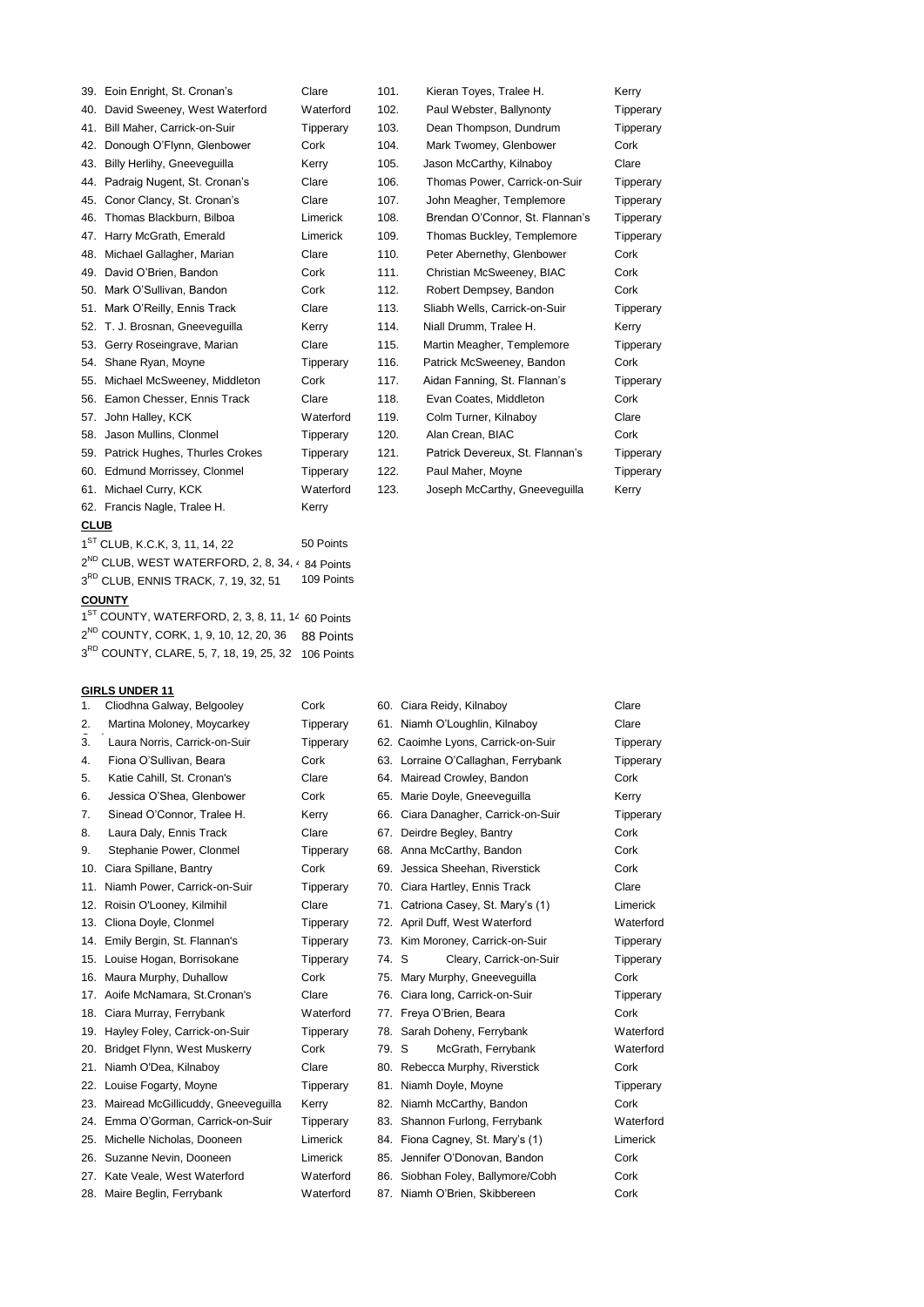| 29. Lauren Dolpin, Ferrybank                                  | Waterford  | 88. Edel Keating, St. Mary's (1)      | Limerick  |
|---------------------------------------------------------------|------------|---------------------------------------|-----------|
| 30. Alanna Allen, Riverstick                                  | Cork       | 89. Aisling Shannon, Ennis Track      | Clare     |
| 31. Claire Hogan, St. Flannan's                               | Tipperary  | 90. Sinead Tobin, Clonmel             | Tipperary |
| 32. Julie Sullivan, Gneeveguilla                              | Kerry      | 91. Margaret Carey, BIAC              | Cork      |
| 33. Anna Hayes, St. John's                                    | Clare      | 92. Dearbhla Ryan, Dundrum            | Tipperary |
| 34. Paula Loughnane, St. Cronan's                             | Clare      | 93. Statia Tideswell, Clonmel         | Tipperary |
| 35. Mairead O'Neill, Gneeveguilla                             | Kerry      | 94. Lucey Jones, BIAC                 | Cork      |
| 36. Fiona Holmes, Bilboa                                      | Limerick   | 95. Caroline Sugrue, Bandon           | Cork      |
| 37. Eimer Kennedy, Thurles Crokes                             | Tipperary  | 96. Ciara Ryan, Kilnaboy              | Clare     |
| 38. Aoife Cummins, Bandon                                     | Cork       | 97. Fiona Ryan, Clonmel               | Tipperary |
| 39. Maebh Ni Shullabhain, Bantry                              | Cork       | 98. Elizabeth Gayer, Liscarroll       | Cork      |
| 40. Elaine Fitzgibbon, Thurles Crokes                         | Tipperary  | 99. Danielle Burns, Clonmel           | Tipperary |
| 41. Fiona Cotter, Glenbower                                   | Cork       | 100.<br>Orla Donnellan, Ennis Track   | Clare     |
| 42. Christina Neville, BIAC                                   | Cork       | 101.<br>Caoilinn Donovan, Kilnaboy    | Clare     |
| 43. Jessica Neville, BIAC                                     | Cork       | Katie O'Shea, Bantry<br>102.          | Cork      |
| 44. Zoë Scanlon, West Waterford                               | Waterford  | Alannah Denny, BIAC<br>103.           | Cork      |
| 45. Maebh Hogan, Ennis Track                                  | Clare      | 104.<br>Elaine O'Meara, St. Flannan's | Tipperary |
| 46. Tuathla Lucey, Glenbower                                  | Cork       | Sheila Scott, St. Cronan's<br>105.    | Clare     |
| 47. Niamh Cahill, St. Cronan's                                | Clare      | 106.<br>Niamh Carey, BIAC             | Cork      |
| 48. Jane Dickenson, Dooneen                                   | Limerick   | 107.<br>Ciara Fanning, Moyne          | Tipperary |
| 49. Jennifer Nelligan, Dooneen                                | Limerick   | 108.<br>Sarah O'Dwyer, Dundrum        | Tipperary |
| 50. Fiona Cantwell, Moycarkey Coolcroe                        | Tipperary  | 109.<br>Seadna Cantwell, Moycarkey    | Tipperary |
| 51. Elaine Hegarty, Glenbower                                 | Cork       | 110.<br>Leah Forde, Ballymore/Cobh    | Cork      |
| 52. Aoife Murphy, BIAC                                        | Cork       | 111.<br>Colette O'Leary, Kilnaboy     | Clare     |
| 53. Lisa O'Connor, Kilnaboy                                   | Clare      | 112.<br>Caoimhe Fagan, West Waterford | Waterford |
| 54. Shauna Mullane, Kilnaboy                                  | Clare      | 113.<br>Claire Boland, Clonmel        | Tipperary |
| 55. Kellie Fitzgerald, Bandon                                 | Cork       | 114.<br>Niamh Wade, West Waterford    | Waterford |
| 56. Aoibheann O'Connor, St. Mary's (1)                        | Limerick   | 115.<br>Sarah Larkin, Moyne           | Tipperary |
| 57. Emma Coughlan, Kilmihil                                   | Clare      | 116.<br>Edel Cummins, Moyne           | Tipperary |
| 58. April O'Driscoll, Skibbereen                              | Cork       | 117.<br>Summer Davis, Clonmel         | Tipperary |
| 59. Niamh Larkin, St. Flannan's                               | Tipperary  | 118.<br>Siobhan Maher, Moyne          | Tipperary |
| <b>CLUB</b>                                                   |            |                                       |           |
| 1 <sup>ST</sup> CLUB, CARRICK-ON-SUIR, 3, 11, 19, 2 57 Points |            |                                       |           |
| 2 <sup>ND</sup> CLUB, St. CRONAN'S, 5,17, 34, 47              | 103 Points |                                       |           |
| 3 <sup>RD</sup> CLUB, FERRYBANK, 18, 28, 29, 63               | 138 Points |                                       |           |
| <b>COUNTY</b>                                                 |            |                                       |           |
| 1 <sup>ST</sup> COUNTY, TIPPERARY, 2, 3, 9, 11, 13,           | 52 Points  |                                       |           |
| 2 <sup>ND</sup> COUNTY, CORK, 1, 4, 6, 10, 16, 20,            | 57 Points  |                                       |           |
| 3 <sup>RD</sup> COUNTY, CLARE, 5, 8, 12, 17, 21, 33           | 96 Points  |                                       |           |
|                                                               |            |                                       |           |
| <b>BOYS UNDER 13</b>                                          |            |                                       |           |
| John Francis, Ferrybank<br>1.                                 | Waterford  | 55. Sean Killeen, Kilnaboy            | Clare     |
| 2.<br>Liam Markham, St. Mary's (2)                            | Clare      | 56.<br>Stephen Kirwan, KCK            | Waterford |
| 3.<br>Adrian Fitzpatrick, St. Mary's (2)                      | Clare      | Sionnach Guilfoyle, Kilnaboy<br>57.   | Clare     |
| 4.<br>Daniel Norris, Carrick-on-Suir                          | Tipperary  | 58.<br>Stephen O'Brien, Glenbower     | Cork      |
| 5.<br>Patrick Maher, Liscarroll                               | Cork       | 59. Ben Cunningham, Ferrybank         | Waterford |
| 6.<br>James Keane, Listowel                                   | Kerry      | 60. Peter McSharry, Borrisokane       | Tipperary |
| 7.<br>Donal Madigan, St. John's                               | Clare      | 61. Michael Costello, Fethard         | Tipperary |

- 
- 
- 
- 
- 
- 
- 
- 
- 21. Kevin Hurley, Ferrybank Waterford 75. Stephen Murphy, Ferrybank Waterford
- 8. Darragh Dwyer, Fethard Tipperary 62. Paul England, Middleton Cork 9. Andrew Byrne, Borrisokane Tipperary 63. Alan O'Driscoll, St. John's Clare 10. Damien Landers, St. Cronan's Clare 64. Brian Butler, Ballymore/Cobh Cork 11. Liam Harty, Templemore Tipperary 65. Michael Malone, Ennis Track Clare 12. Michael Cronin, Youghal Cork 66. David Ryan, Thurles Crokes Tipperary 13. Eoin Fitzgerald, St. Cronan's Clare 67. Paul Quill, Youghal Cork Cork 14. David McInerney, St. Cronan's Clare 68. Diarmuid Hickey, Riverstick Cork 15. Patrick Prendergast, KCK Waterford 69. Finbar Laffan, Bilboa Limerick 16. Brendan Lynch, West Muskerry Cork 70. Mark Fitzgerald, Marian Clare 17. Gerard Mulhair, Tipp Town Tipperary 71. Jeremy Kelleher, Gneeveguilla Kerry 18. Stephen Moynihan, West Muskerry Cork 72. Kevin Rohan, Middleton Cork 19. Gearoid O'Looney, Kilmihil Clare 73. Joseph Scott, St. Cronan's Clare 20. Jim Curran, West Waterford Waterford 74. Barry Lawton, Middleton Cork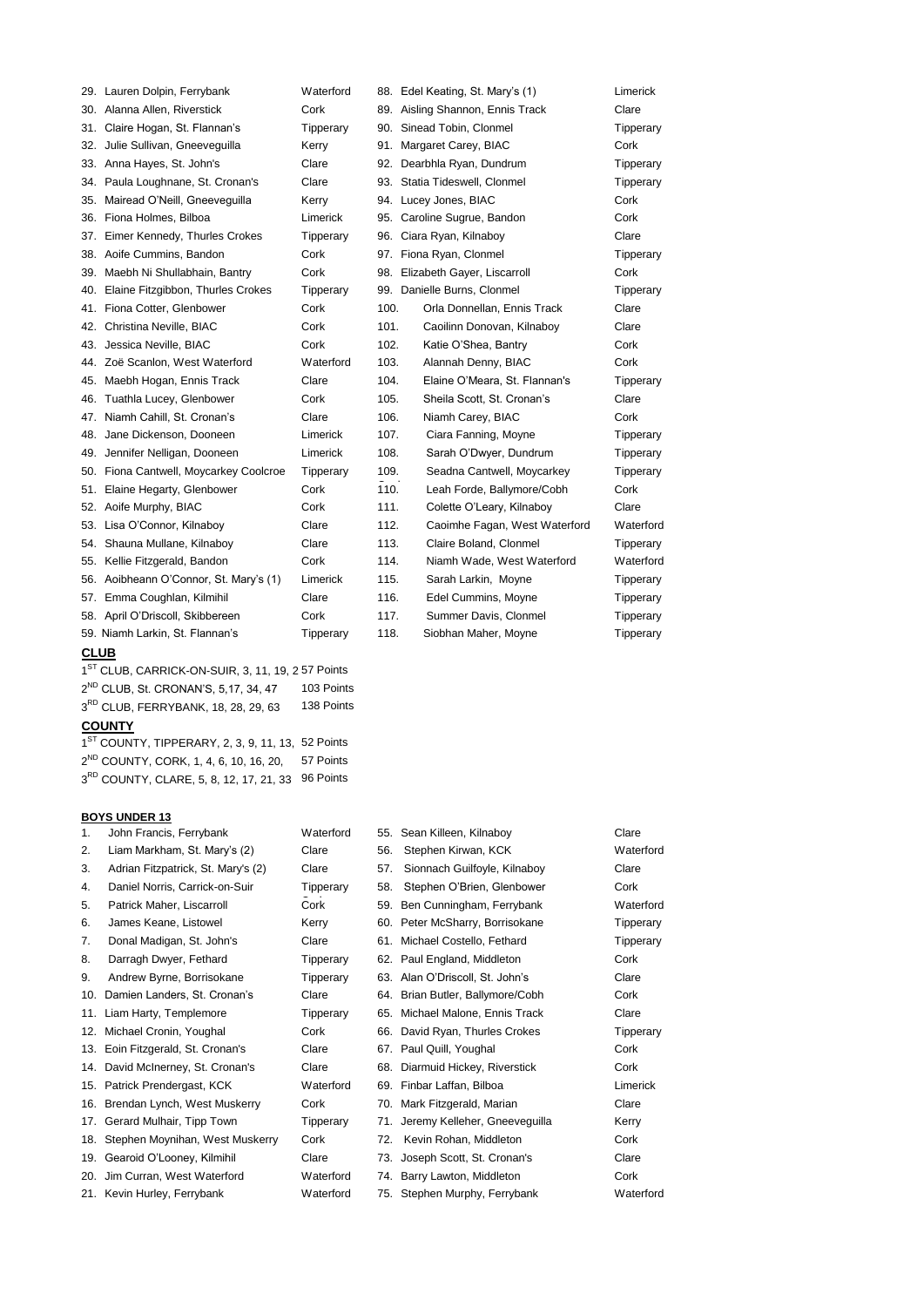|      | 22. John Lawlor, Fethard                       | Tipperary |      | 76. Fergal Cullen, Ferrybank       | Waterford |
|------|------------------------------------------------|-----------|------|------------------------------------|-----------|
|      | 23. Noel Shanahan, Emerald                     | Limerick  |      | 77. Gavin Crowley, Gneeveguilla    | Kerry     |
|      | 24. Ciaran Donnelly, Ferrybank                 | Waterford |      | 78. Ciaran McSharry, Borrisokane   | Tipperary |
|      | 25. Tom Curran, West Waterford                 | Waterford |      | 79. Simon O'Brien, Glenbower       | Cork      |
|      | 26. Darragh Chesser, Ennis Track               | Clare     |      | 80. Eoin Lane, Skibbereen          | Cork      |
| 27.  | Shane Quinn, Ferrybank                         | Waterford |      | 81. Patrick Palmer, West Waterford | Waterford |
| 28.  | Seamas Brosnan, Riocht                         | Cork      |      | 82. Sean O'Shea, Bantry            | Cork      |
|      | 29. Shane McNamara, Dooneen                    | Limerick  |      | 83. John Rohan, Glenbower          | Cork      |
|      | 30. John Doherty, Tipp Town                    | Tipperary |      | 84. Thomas Ryan, Dundrum           | Tipperary |
|      | 31. Robert Cunningham, Ferrybank               | Waterford |      | 85. David Ryan, Youghal            | Cork      |
|      | 32. Matthew Ryan, Moyne                        | Tipperary |      | 86. Ben Walsh, Fethard             | Tipperary |
|      | 33. Michael O'Sullivan, West Muskerry          | Cork      |      | 87. Daniel O'Leary, Riverstick     | Cork      |
|      | 34. Padraig Woodlock, Moycarkey                | Tipperary |      | 88. Graham Butler, Dundrum         | Tipperary |
|      | 35. Niall Stanley, Riverstick                  | Cork      |      | 89. Eamon O'Regan, Youghal         | Cork      |
|      | 36. Shane Meaney, Moycarkey Coolcroe           | Tipperary |      | 90. Jamie Quinn, Dundrum           | Tipperary |
|      | 37. Blu Corbel, Youghal                        | Cork      |      | 91. David O'Callaghan, Youghal     | Cork      |
|      | 38. Cillian McCarthy, Middleton                | Cork      |      | 92. Joseph Clune, St. Cronan's     | Clare     |
|      | 39. T. J. Hegarty, Glenbower                   | Cork      |      | 93. Peter Nagle, Skibbereen        | Cork      |
|      | 40. Denis Hassett, Borrisokane                 | Tipperary |      | 94. Shane O'Reilly, Riocht         | Kerry     |
|      | 41. James Hennessy, Youghal                    | Cork      |      | 95. Daniel Kennedy, Middleton      | Cork      |
|      | 42. Colm Daly, Ennis Track                     | Clare     |      | 96. Bill Creamer, Bilboa           | Limerick  |
| 43.  | Thomas Power, Clonmel                          | Tipperary |      | 97. Brendan Canty, Skibbereen      | Cork      |
| 44.  | Owen Walsh, KCK                                | Waterford |      | 98. John Murray, West Muskerry     | Cork      |
| 45.  | Alan Landy, West Waterford                     | Waterford |      | 99. David Collins, West Muskerry   | Cork      |
|      | 46. Kevin Conway, Ferrybank                    | Waterford | 100. | Kieran Rohan, Middleton            | Cork      |
|      | 47. Peter Graef, Riverstick                    | Cork      | 101. | Diarmuid Herlihy, Riocht           | Kerry     |
|      | 48. Richard Peters, Bantry                     | Cork      | 102. | Liam Keane, Duhallow               | Cork      |
|      | 49. Gearoid Sheehy, Bilboa                     | Limerick  | 103. | Kieran O'Leary, Kilnaboy           | Clare     |
|      | 50. Michael Healey, West Muskerry              | Cork      | 104. | Tony Cantwell, Moyne               | Tipperary |
|      | 51. Timmy McSweeney, BIAC                      | Cork      | 105. | Michael O'Neill, Gneeveguilla      | Kerry     |
|      | 52. Darren O'Keefe, Gneeveguilla               | Kerry     | 106. | Darren Loughman, Dundrum           | Tipperary |
|      | 53. Danny O'Donovan, Skibbereen                | Cork      | 107. | Brian O'Connor, Kilnaboy           | Clare     |
|      | 54. Ryan Murtagh, Thurles Crokes               | Tipperary | 108. | Philip McGrath, Clonmel            | Tipperary |
| CLUB |                                                |           |      |                                    |           |
|      | 1 <sup>st</sup> CLUB, FERRYBANK, 1, 21, 24, 27 | 73 Points |      |                                    |           |

2 ND CLUB, St. CRONAN'S, 10, 13, 14, 73, 110 Points 3<sup>RD</sup> CLUB, WEST MUSKERRY, 16, 18, 33, 117 Points

### **COUNTY**

1<sup>ST</sup> COUNTY, CLARE, 2, 3, 7, 10, 13, 14 49 Points 2<sup>ND</sup> COUNTY, TIPPERARY, 4, 8, 9, 11, 17, 71 Points 3<sup>RD</sup> COUNTY, WATERFORD, 1, 15, 20, 21, 24, 2<sup>1</sup> 106 Points

| 1.  | Ciara Cronin, Ferrybank               | Waterford | 57. Catherine McPartland, Moycarkey   | Tipperary |
|-----|---------------------------------------|-----------|---------------------------------------|-----------|
| 2.  | Cliona Ryan, St. Flannan's            | Tipperary | 58. Una Twohig, Duhallow              | Cork      |
| 3.  | Shona Kelly, KCK                      | Waterford | 59. Brainne Power, Clonmel            | Tipperary |
| 4.  | Eimear Tangney, Spa Muckross          | Kerry     | 60. Margaret O'Shea, Bantry           | Cork      |
| 5.  | Catriona Hennessy, Marian             | Clare     | 61. Ailish Crowley, Bandon            | Cork      |
| 6.  | Laura Behan, KCK                      | Waterford | 62. Eilish Fitzgerald, Gneeveguilla   | Kerry     |
| 7.  | Kitty Walsh, Ferrybank                | Waterford | 63. Treasa Ni Shullabhain, Bandon     | Cork      |
| 8.  | Louise Woods, St. Cronan's            | Clare     | 64. Rachel Ryan, St. John's           | Clare     |
| 9.  | Michelle Hartnett, Grange/Fermoy      | Cork      | 65. Roisin Moynihan, Clonmel          | Tipperary |
| 10. | Shona Enright, St. Cronan's           | Clare     | 66. Natalie Savage, Youghal           | Cork      |
|     | 11. Beth Walsh, Ferrybank             | Waterford | 67. Rachel Finucane, St. Mary's (2)   | Clare     |
|     | 12. Michelle McCarthy, West Waterford | Waterford | 68. Gayle Finn, Duhallow              | Cork      |
|     | 13. Stacey O'Sullivan, Bantry         | Cork      | 69. Brenda Lee, Kilnaboy              | Clare     |
|     | 14. Aoife Burke, Dooneen              | Limerick  | 70. Siobhan Ryan, Templemore          | Tipperary |
|     | 15. Sarah Nugent, St. Cronan's        | Clare     | 71. Myra O'Sullivan, Bantry           | Cork      |
|     | 16. Emma O'Neill, Ballincollig        | Cork      | 72. Fawn Guilfoyle, Kilnaboy          | Clare     |
|     | 17. Elaine Flavin, KCK                | Waterford | 73. Kelly Hackett, Moycarkey Coolcroe | Tipperary |
|     | 18. Lisa Loughnane, St. Cronan's      | Clare     | 74. Maeve Hackett, Moycarkey Coolcroe | Tipperary |
|     | 19. Ciara Barrett, Dooneen            | Limerick  | 75. Claire Power, KCK                 | Waterford |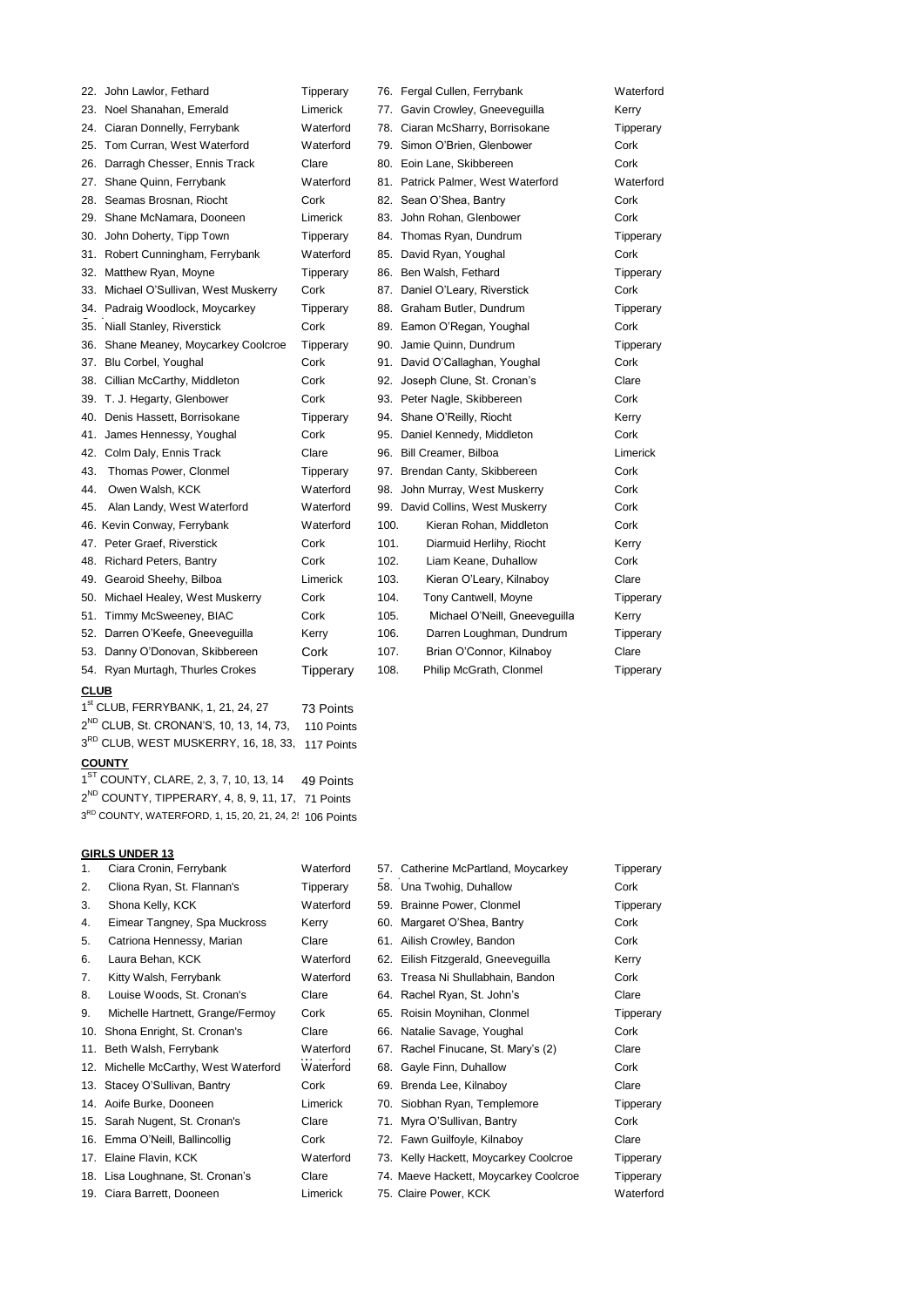| 20. Niamh Deane, St. Flannan's | Tipperary                                                                                                                                                                                                                                                                                                                                                                                                                                                                                                                                                                                                                                                                                                                                                                                                                                                                                                                                                                                                                                                                                                                                                                                                                                                                                                                                            |                                                   |                                   | Tipperary                                                                                                                                                                                                                                                                                                                                                                                                                                                                                                                                                                                                                                                                                                                                                                                                                                                                                             |
|--------------------------------|------------------------------------------------------------------------------------------------------------------------------------------------------------------------------------------------------------------------------------------------------------------------------------------------------------------------------------------------------------------------------------------------------------------------------------------------------------------------------------------------------------------------------------------------------------------------------------------------------------------------------------------------------------------------------------------------------------------------------------------------------------------------------------------------------------------------------------------------------------------------------------------------------------------------------------------------------------------------------------------------------------------------------------------------------------------------------------------------------------------------------------------------------------------------------------------------------------------------------------------------------------------------------------------------------------------------------------------------------|---------------------------------------------------|-----------------------------------|-------------------------------------------------------------------------------------------------------------------------------------------------------------------------------------------------------------------------------------------------------------------------------------------------------------------------------------------------------------------------------------------------------------------------------------------------------------------------------------------------------------------------------------------------------------------------------------------------------------------------------------------------------------------------------------------------------------------------------------------------------------------------------------------------------------------------------------------------------------------------------------------------------|
|                                | Cork                                                                                                                                                                                                                                                                                                                                                                                                                                                                                                                                                                                                                                                                                                                                                                                                                                                                                                                                                                                                                                                                                                                                                                                                                                                                                                                                                 | 77.                                               | Margaret Noonan, Grange/Fermoy    | Cork                                                                                                                                                                                                                                                                                                                                                                                                                                                                                                                                                                                                                                                                                                                                                                                                                                                                                                  |
|                                |                                                                                                                                                                                                                                                                                                                                                                                                                                                                                                                                                                                                                                                                                                                                                                                                                                                                                                                                                                                                                                                                                                                                                                                                                                                                                                                                                      |                                                   |                                   | Clare                                                                                                                                                                                                                                                                                                                                                                                                                                                                                                                                                                                                                                                                                                                                                                                                                                                                                                 |
|                                | Waterford                                                                                                                                                                                                                                                                                                                                                                                                                                                                                                                                                                                                                                                                                                                                                                                                                                                                                                                                                                                                                                                                                                                                                                                                                                                                                                                                            |                                                   |                                   | Cork                                                                                                                                                                                                                                                                                                                                                                                                                                                                                                                                                                                                                                                                                                                                                                                                                                                                                                  |
|                                | Tipperary                                                                                                                                                                                                                                                                                                                                                                                                                                                                                                                                                                                                                                                                                                                                                                                                                                                                                                                                                                                                                                                                                                                                                                                                                                                                                                                                            |                                                   |                                   | Cork                                                                                                                                                                                                                                                                                                                                                                                                                                                                                                                                                                                                                                                                                                                                                                                                                                                                                                  |
|                                | Limerick                                                                                                                                                                                                                                                                                                                                                                                                                                                                                                                                                                                                                                                                                                                                                                                                                                                                                                                                                                                                                                                                                                                                                                                                                                                                                                                                             |                                                   |                                   | Waterford                                                                                                                                                                                                                                                                                                                                                                                                                                                                                                                                                                                                                                                                                                                                                                                                                                                                                             |
|                                | Cork                                                                                                                                                                                                                                                                                                                                                                                                                                                                                                                                                                                                                                                                                                                                                                                                                                                                                                                                                                                                                                                                                                                                                                                                                                                                                                                                                 |                                                   |                                   | Cork                                                                                                                                                                                                                                                                                                                                                                                                                                                                                                                                                                                                                                                                                                                                                                                                                                                                                                  |
|                                | Tipperary                                                                                                                                                                                                                                                                                                                                                                                                                                                                                                                                                                                                                                                                                                                                                                                                                                                                                                                                                                                                                                                                                                                                                                                                                                                                                                                                            |                                                   |                                   | Tipperary                                                                                                                                                                                                                                                                                                                                                                                                                                                                                                                                                                                                                                                                                                                                                                                                                                                                                             |
|                                | Cork                                                                                                                                                                                                                                                                                                                                                                                                                                                                                                                                                                                                                                                                                                                                                                                                                                                                                                                                                                                                                                                                                                                                                                                                                                                                                                                                                 |                                                   |                                   | Cork                                                                                                                                                                                                                                                                                                                                                                                                                                                                                                                                                                                                                                                                                                                                                                                                                                                                                                  |
|                                | Tipperary                                                                                                                                                                                                                                                                                                                                                                                                                                                                                                                                                                                                                                                                                                                                                                                                                                                                                                                                                                                                                                                                                                                                                                                                                                                                                                                                            |                                                   |                                   | Kerry                                                                                                                                                                                                                                                                                                                                                                                                                                                                                                                                                                                                                                                                                                                                                                                                                                                                                                 |
|                                | Waterford                                                                                                                                                                                                                                                                                                                                                                                                                                                                                                                                                                                                                                                                                                                                                                                                                                                                                                                                                                                                                                                                                                                                                                                                                                                                                                                                            |                                                   |                                   | Cork                                                                                                                                                                                                                                                                                                                                                                                                                                                                                                                                                                                                                                                                                                                                                                                                                                                                                                  |
|                                | Limerick                                                                                                                                                                                                                                                                                                                                                                                                                                                                                                                                                                                                                                                                                                                                                                                                                                                                                                                                                                                                                                                                                                                                                                                                                                                                                                                                             |                                                   |                                   | Clare                                                                                                                                                                                                                                                                                                                                                                                                                                                                                                                                                                                                                                                                                                                                                                                                                                                                                                 |
|                                | Waterford                                                                                                                                                                                                                                                                                                                                                                                                                                                                                                                                                                                                                                                                                                                                                                                                                                                                                                                                                                                                                                                                                                                                                                                                                                                                                                                                            |                                                   |                                   | Cork                                                                                                                                                                                                                                                                                                                                                                                                                                                                                                                                                                                                                                                                                                                                                                                                                                                                                                  |
|                                | Waterford                                                                                                                                                                                                                                                                                                                                                                                                                                                                                                                                                                                                                                                                                                                                                                                                                                                                                                                                                                                                                                                                                                                                                                                                                                                                                                                                            |                                                   |                                   | Limerick                                                                                                                                                                                                                                                                                                                                                                                                                                                                                                                                                                                                                                                                                                                                                                                                                                                                                              |
|                                | Clare                                                                                                                                                                                                                                                                                                                                                                                                                                                                                                                                                                                                                                                                                                                                                                                                                                                                                                                                                                                                                                                                                                                                                                                                                                                                                                                                                |                                                   |                                   | Tipperary                                                                                                                                                                                                                                                                                                                                                                                                                                                                                                                                                                                                                                                                                                                                                                                                                                                                                             |
|                                | Clare                                                                                                                                                                                                                                                                                                                                                                                                                                                                                                                                                                                                                                                                                                                                                                                                                                                                                                                                                                                                                                                                                                                                                                                                                                                                                                                                                |                                                   |                                   | Cork                                                                                                                                                                                                                                                                                                                                                                                                                                                                                                                                                                                                                                                                                                                                                                                                                                                                                                  |
|                                | Kerry                                                                                                                                                                                                                                                                                                                                                                                                                                                                                                                                                                                                                                                                                                                                                                                                                                                                                                                                                                                                                                                                                                                                                                                                                                                                                                                                                |                                                   |                                   | Tipperary                                                                                                                                                                                                                                                                                                                                                                                                                                                                                                                                                                                                                                                                                                                                                                                                                                                                                             |
|                                | Clare                                                                                                                                                                                                                                                                                                                                                                                                                                                                                                                                                                                                                                                                                                                                                                                                                                                                                                                                                                                                                                                                                                                                                                                                                                                                                                                                                |                                                   |                                   | Kerry                                                                                                                                                                                                                                                                                                                                                                                                                                                                                                                                                                                                                                                                                                                                                                                                                                                                                                 |
|                                | Tipperary                                                                                                                                                                                                                                                                                                                                                                                                                                                                                                                                                                                                                                                                                                                                                                                                                                                                                                                                                                                                                                                                                                                                                                                                                                                                                                                                            |                                                   |                                   | Clare                                                                                                                                                                                                                                                                                                                                                                                                                                                                                                                                                                                                                                                                                                                                                                                                                                                                                                 |
|                                | Kerry                                                                                                                                                                                                                                                                                                                                                                                                                                                                                                                                                                                                                                                                                                                                                                                                                                                                                                                                                                                                                                                                                                                                                                                                                                                                                                                                                |                                                   |                                   | Tipperary                                                                                                                                                                                                                                                                                                                                                                                                                                                                                                                                                                                                                                                                                                                                                                                                                                                                                             |
|                                | Cork                                                                                                                                                                                                                                                                                                                                                                                                                                                                                                                                                                                                                                                                                                                                                                                                                                                                                                                                                                                                                                                                                                                                                                                                                                                                                                                                                 |                                                   |                                   | Tipperary                                                                                                                                                                                                                                                                                                                                                                                                                                                                                                                                                                                                                                                                                                                                                                                                                                                                                             |
|                                | Clare                                                                                                                                                                                                                                                                                                                                                                                                                                                                                                                                                                                                                                                                                                                                                                                                                                                                                                                                                                                                                                                                                                                                                                                                                                                                                                                                                |                                                   |                                   | Cork                                                                                                                                                                                                                                                                                                                                                                                                                                                                                                                                                                                                                                                                                                                                                                                                                                                                                                  |
|                                | Clare                                                                                                                                                                                                                                                                                                                                                                                                                                                                                                                                                                                                                                                                                                                                                                                                                                                                                                                                                                                                                                                                                                                                                                                                                                                                                                                                                |                                                   |                                   | Tipperary                                                                                                                                                                                                                                                                                                                                                                                                                                                                                                                                                                                                                                                                                                                                                                                                                                                                                             |
|                                | Clare                                                                                                                                                                                                                                                                                                                                                                                                                                                                                                                                                                                                                                                                                                                                                                                                                                                                                                                                                                                                                                                                                                                                                                                                                                                                                                                                                |                                                   |                                   | Cork                                                                                                                                                                                                                                                                                                                                                                                                                                                                                                                                                                                                                                                                                                                                                                                                                                                                                                  |
|                                | Cork                                                                                                                                                                                                                                                                                                                                                                                                                                                                                                                                                                                                                                                                                                                                                                                                                                                                                                                                                                                                                                                                                                                                                                                                                                                                                                                                                 |                                                   | Jacqueline Hughes, Thurles Crokes | Tipperary                                                                                                                                                                                                                                                                                                                                                                                                                                                                                                                                                                                                                                                                                                                                                                                                                                                                                             |
|                                | Tipperary                                                                                                                                                                                                                                                                                                                                                                                                                                                                                                                                                                                                                                                                                                                                                                                                                                                                                                                                                                                                                                                                                                                                                                                                                                                                                                                                            |                                                   | Siobhan Berkery, Bilboa           | Limerick                                                                                                                                                                                                                                                                                                                                                                                                                                                                                                                                                                                                                                                                                                                                                                                                                                                                                              |
|                                | Waterford                                                                                                                                                                                                                                                                                                                                                                                                                                                                                                                                                                                                                                                                                                                                                                                                                                                                                                                                                                                                                                                                                                                                                                                                                                                                                                                                            |                                                   | Annette Griffin, Glenbower        | Cork                                                                                                                                                                                                                                                                                                                                                                                                                                                                                                                                                                                                                                                                                                                                                                                                                                                                                                  |
|                                | Cork                                                                                                                                                                                                                                                                                                                                                                                                                                                                                                                                                                                                                                                                                                                                                                                                                                                                                                                                                                                                                                                                                                                                                                                                                                                                                                                                                 |                                                   | Salie Daly, Gneeveguilla          | Kerry                                                                                                                                                                                                                                                                                                                                                                                                                                                                                                                                                                                                                                                                                                                                                                                                                                                                                                 |
|                                | Clare                                                                                                                                                                                                                                                                                                                                                                                                                                                                                                                                                                                                                                                                                                                                                                                                                                                                                                                                                                                                                                                                                                                                                                                                                                                                                                                                                |                                                   | Sharon Cantwell, Moyne            | Tipperary                                                                                                                                                                                                                                                                                                                                                                                                                                                                                                                                                                                                                                                                                                                                                                                                                                                                                             |
|                                | Tipperary                                                                                                                                                                                                                                                                                                                                                                                                                                                                                                                                                                                                                                                                                                                                                                                                                                                                                                                                                                                                                                                                                                                                                                                                                                                                                                                                            |                                                   | Nollaig Butler, Moyne             | Tipperary                                                                                                                                                                                                                                                                                                                                                                                                                                                                                                                                                                                                                                                                                                                                                                                                                                                                                             |
|                                | Cork                                                                                                                                                                                                                                                                                                                                                                                                                                                                                                                                                                                                                                                                                                                                                                                                                                                                                                                                                                                                                                                                                                                                                                                                                                                                                                                                                 |                                                   | Bee McCarthy, Bilboa              | Limerick                                                                                                                                                                                                                                                                                                                                                                                                                                                                                                                                                                                                                                                                                                                                                                                                                                                                                              |
|                                | Waterford                                                                                                                                                                                                                                                                                                                                                                                                                                                                                                                                                                                                                                                                                                                                                                                                                                                                                                                                                                                                                                                                                                                                                                                                                                                                                                                                            |                                                   | Elaine Hannon, Marian             | Clare                                                                                                                                                                                                                                                                                                                                                                                                                                                                                                                                                                                                                                                                                                                                                                                                                                                                                                 |
|                                | Tipperary                                                                                                                                                                                                                                                                                                                                                                                                                                                                                                                                                                                                                                                                                                                                                                                                                                                                                                                                                                                                                                                                                                                                                                                                                                                                                                                                            |                                                   | Cassandra Frawley, St. John's     | Clare                                                                                                                                                                                                                                                                                                                                                                                                                                                                                                                                                                                                                                                                                                                                                                                                                                                                                                 |
|                                | Cork                                                                                                                                                                                                                                                                                                                                                                                                                                                                                                                                                                                                                                                                                                                                                                                                                                                                                                                                                                                                                                                                                                                                                                                                                                                                                                                                                 |                                                   | Amy Duggan, West Waterford        | Waterford                                                                                                                                                                                                                                                                                                                                                                                                                                                                                                                                                                                                                                                                                                                                                                                                                                                                                             |
|                                | Cork                                                                                                                                                                                                                                                                                                                                                                                                                                                                                                                                                                                                                                                                                                                                                                                                                                                                                                                                                                                                                                                                                                                                                                                                                                                                                                                                                 |                                                   | Sally Flanagan, Youghal           | Cork                                                                                                                                                                                                                                                                                                                                                                                                                                                                                                                                                                                                                                                                                                                                                                                                                                                                                                  |
|                                | Cork                                                                                                                                                                                                                                                                                                                                                                                                                                                                                                                                                                                                                                                                                                                                                                                                                                                                                                                                                                                                                                                                                                                                                                                                                                                                                                                                                 |                                                   | Leigh Murphy, Dooneen             | Limerick                                                                                                                                                                                                                                                                                                                                                                                                                                                                                                                                                                                                                                                                                                                                                                                                                                                                                              |
|                                | Cork                                                                                                                                                                                                                                                                                                                                                                                                                                                                                                                                                                                                                                                                                                                                                                                                                                                                                                                                                                                                                                                                                                                                                                                                                                                                                                                                                 |                                                   | Louise Moore, Dundrum             | Tipperary                                                                                                                                                                                                                                                                                                                                                                                                                                                                                                                                                                                                                                                                                                                                                                                                                                                                                             |
|                                |                                                                                                                                                                                                                                                                                                                                                                                                                                                                                                                                                                                                                                                                                                                                                                                                                                                                                                                                                                                                                                                                                                                                                                                                                                                                                                                                                      |                                                   |                                   |                                                                                                                                                                                                                                                                                                                                                                                                                                                                                                                                                                                                                                                                                                                                                                                                                                                                                                       |
|                                | 42 Points                                                                                                                                                                                                                                                                                                                                                                                                                                                                                                                                                                                                                                                                                                                                                                                                                                                                                                                                                                                                                                                                                                                                                                                                                                                                                                                                            |                                                   |                                   |                                                                                                                                                                                                                                                                                                                                                                                                                                                                                                                                                                                                                                                                                                                                                                                                                                                                                                       |
|                                | 51 Points                                                                                                                                                                                                                                                                                                                                                                                                                                                                                                                                                                                                                                                                                                                                                                                                                                                                                                                                                                                                                                                                                                                                                                                                                                                                                                                                            |                                                   |                                   |                                                                                                                                                                                                                                                                                                                                                                                                                                                                                                                                                                                                                                                                                                                                                                                                                                                                                                       |
|                                | 56 Points                                                                                                                                                                                                                                                                                                                                                                                                                                                                                                                                                                                                                                                                                                                                                                                                                                                                                                                                                                                                                                                                                                                                                                                                                                                                                                                                            |                                                   |                                   |                                                                                                                                                                                                                                                                                                                                                                                                                                                                                                                                                                                                                                                                                                                                                                                                                                                                                                       |
|                                | 21. Marian O'Sullivan, Bantry<br>23. Gillian Walsh, Ferrybank<br>24. Mary K. Burke, Thurles Crokes<br>25. Catherine Cronin, Emerald<br>26. Katherine O'Driscoll, Skibbereen<br>27. Yvonne Maher, Carrick-on-Suir<br>28. Karen Rohan, Glenbower<br>29. Ella Stapleton, Templemore<br>30. Lisa Keane, KCK<br>31. Sinead Holmes, Bilboa<br>32. Jane Halley, Ferrybank<br>33. Sophie Malloy, Ferrybank<br>34. Rachel Marrinan, St. Mary's (2)<br>35. Sinead Moloney, St.Mary's (2)<br>36. Ciara Hill, Tralee H.<br>37. Kate O'Brien, St. Mary's (2)<br>38. Jade Looby, Clonmel<br>39. Lorraine Scanlon, Riocht<br>40. Deborah O'Keefe, Duhallow<br>41. Linda Njekwe, Marian<br>42. Grainne McNamara, St. Cronan's<br>43. Orla Scanlon, St. Cronan's<br>44. Fiona Casey, Bantry<br>45. Aoife Bartley, Carrick-on-Suir<br>46. April Ledingham, West Waterford<br>47. Clare Twomey, Glenbower<br>48. Sarah Bohannon, St. Mary's (2)<br>49. Niamh Whyte, Clonmel<br>50. Danielle O'Shea, Glenbower<br>51. Nicola Power, Ferrybank<br>52. Shauna O'Dwyer, Carrick-on-Suir<br>53. Mary Ann Hawkes, Bandon<br>54. Johanna O'Regan, Bandon<br>55. Eilish O'Brien, Skibbereen<br>56. Serena Cross, Bandon<br><b>CLUB</b><br>1 <sup>ST</sup> CLUB, FERRYBANK, 1, 7, 11, 23,<br>2 <sup>ND</sup> CLUB, St. CRONAN'S, 8, 10, 15, 18<br>3RD CLUB, K.C.K., 3, 6, 17, 30 | 22. Ann Marie Hayes, Moycarkey Coolcroe Tipperary |                                   | 76. Marie Murray, Templemore<br>78. Deirdre O'Connor, Marian<br>79. Olivia Fitzgerald, Riverstick<br>80. Sinead O'Shea, Youghal<br>81. Laura Dowdall, KCK<br>82. Michelle O'Mahoney, Bandon<br>83. Emma Fanning, Moyne<br>84. Lorraine O'Brien, Bandon<br>85. Ciara Coffey, Gneeveguilla<br>86. Kate O'Brien, Glenbower<br>87. Hazel O'Donoghue, St. Mary's (2)<br>88. Christina Murphy, Riverstick<br>89. Kate Breen, Dooneen<br>90. Julie Ann Lynch, Carrick-on-Suir<br>91. Julie McCarthy, Skibbereen<br>92. Eimer Carey. Thurles Crokes<br>93. Julia McCarthy, Gneeveguilla<br>94. Kim Moloney, St. Cronan's<br>95. Iris Danagher, Templemore<br>96. Patricia Sutton, St. Flannan's<br>97. Emma O'Neill, Glenbower<br>98. Natasha Barnaville, Thurles Crokes<br>99. Shauna Walsh, Youghal<br>100.<br>101.<br>102.<br>103.<br>104.<br>105.<br>106.<br>107.<br>108.<br>109.<br>110.<br>111.<br>112. |

## **COUNTY**

1<sup>ST</sup> COUNTY, WATERFORD, 1, 3, 6, 7, 11, 40 Points 2 ND COUNTY, CLARE, 5, 8, 10, 15, 18, 34 90 Points

## **BOYS UNDER 15**

| 1. | Craig Murphy, Togher              | Cork      | 43. Thomas Quinn, Templemore          | Tipperary |
|----|-----------------------------------|-----------|---------------------------------------|-----------|
| 2. | Ferdia O'Haodha, West Waterford   | Waterford | 44. David McAuliffe, BIAC             | Cork      |
| 3. | Niall Touhy, Ferrybank            | Waterford | 45. David Harper, Glenbower           | Cork      |
| 4. | Oisin Rountree, Carrick on Suir   | Tipperary | 46. William Heffernan, Liscarroll     | Cork      |
| 5. | Brendan O'Sullivan, Iveragh       | Kerry     | 47. Brian Collins, Youghal            | Cork      |
| 6. | Kevin Cooper, Ferrybank           | Waterford | 48. Daniel Fraugher, Clonmel          | Tipperary |
| 7. | Padraig Landers, St. Cronan's     | Clare     | 49. David Mackey, Kilmurry Ibrickane  | Clare     |
| 8. | Daniel Howley, Kilmurry Ibrickane | Clare     | 50. Oisin Coakley, Skibereen          | Cork      |
| 9. | Kieran Daly, Emerald              | Limerick  | 51. James Javry, Templemore           | Tipperary |
|    | 10. Mark Shalloe, West Waterford  | Waterford | 52. David Shine, BIAC                 | Cork      |
|    | 11. Michael McMahon, Carrignavar  | Cork      | 53. John Kidney, Togher               | Cork      |
|    | 12. Ciaran Ryan, Bilboa           | Limerick  | 54. Lolo Trehy, Fethard               | Tipperary |
|    | 13. Niall Griffin, Glenbower      | Cork      | 55. Kieran Moore, Dundrum             | Tipperary |
|    | 14. Steven O'Connor, Togher       | Cork      | 56. Shane Hackett, Moycarkey Coolcroe | Tipperary |
|    | 15. John Hurley, Bandon           | Cork      | 57. Diarmuid Walsh, KCK               | Waterford |
|    | 16. Eric Murphy, Togher           | Cork      | 58. Adam Hennessy, Youghal            | Cork      |
|    |                                   |           |                                       |           |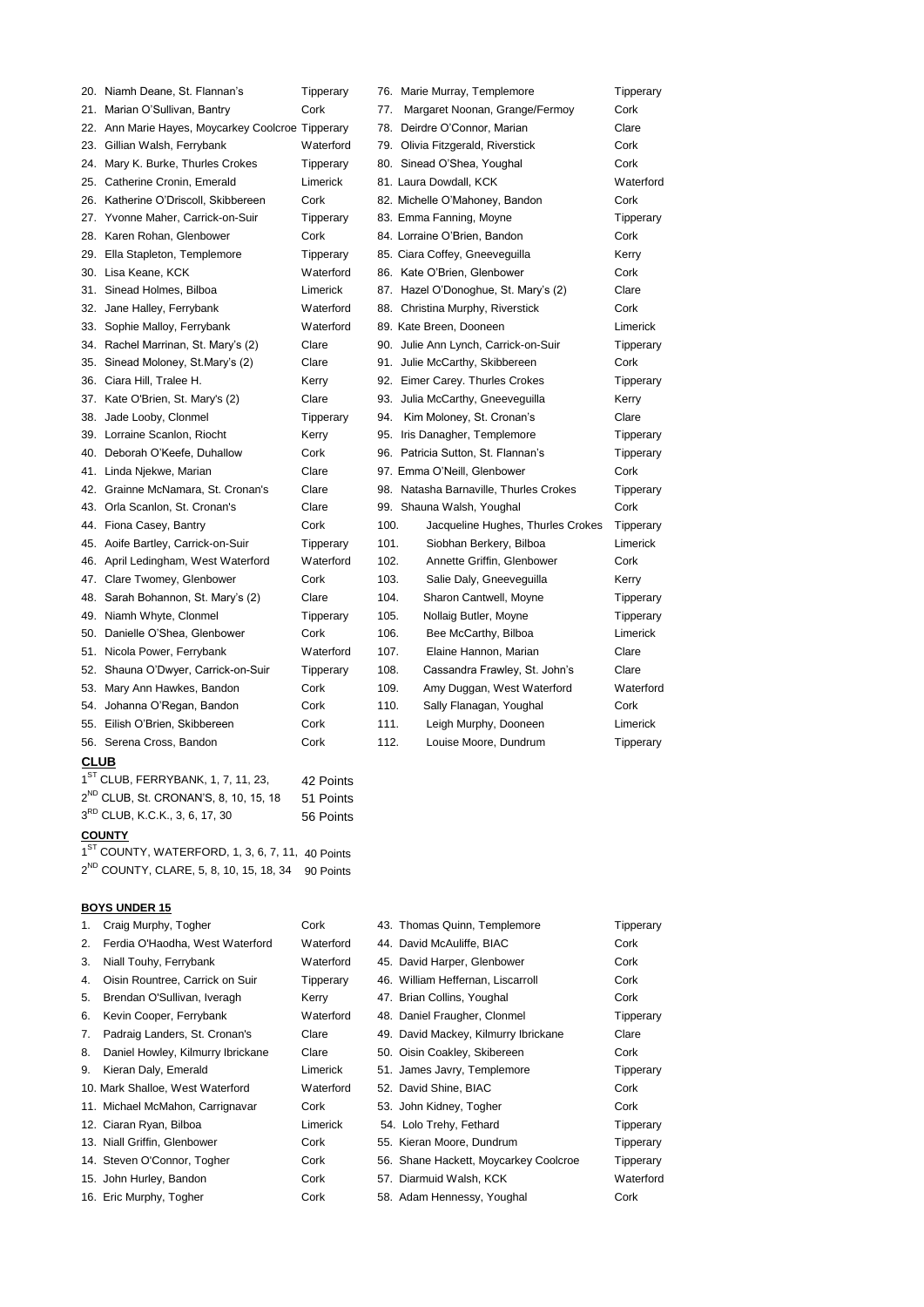| 17. Andrew Breen, Kilmallock           | Limerick  | 59. John Harty, KCK                  | Waterford |
|----------------------------------------|-----------|--------------------------------------|-----------|
| 18. Alan Marrinan, St. Mary's          | Clare     | 60 Martin Cantwell, KCK              | Waterford |
| 19. Padraig Casey, KCK                 | Waterford | 61. Stephen Orr, Youghal             | Cork      |
| 20. Richard McCarthy, North Cork       | Cork      | 62. Tom Jordan, Grange/Fermoy        | Cork      |
| 21. Ronan Duggan, Bandon               | Cork      | 63. Sean Browne, KCK                 | Waterford |
| 22. Mark Donnellan, Kilmihil           | Clare     | 64. Kieran Meaney, Clonmel           | Tipperary |
| 23. Brian Manning, Leevale             | Cork      | 65. Michael Cunningham, Youghal      | Cork      |
| 24. Oliver Lynch, West Muskerry        | Cork      | 66. Thomas Hayes, Moycarkey Coolcroe | Tipperary |
| 25. Denis Metcalfe, Leevale            | Cork      | 67. Paul Cotter, Riocht              | Kerry     |
| 26. Kenneth Dinneen, Gneevguilla       | Kerry     | 68. Andrew Creedon, Liscarroll       | Cork      |
| 27. Ciaran Kenny, Blarney Inniscarra   | Cork      | 69. Adam Mounsey, Borrisokane        | Tipperary |
| 28. Niall Browne, KCK                  | Waterford | 70. Alan O'Reilly, Togher            | Cork      |
| 29. Mark Ellis, Liscarroll             | Cork      | 71. Philip O'Neill, Glenbower        | Cork      |
| 30. Alan Corcoran, Ferrybank           | Waterford | 72. Aidan Halley, KCK                | Waterford |
| 31. Jonathan McCarthy, Thurles Crokes  | Tipperary | 73. Billy Ryan, Ferrybank            | Waterford |
| 32. Ray Flanagan, Youghal              | Cork      | 74. Owen Fleming, Togher             | Cork      |
| 33. Darragh Long, Togher               | Cork      | 75. Robert Dee, Youghal              | Cork      |
| 34. David Tobin, Thurles Crokes        | Tipperary | 76. Ronan McMahon, St. Cronan's      | Clare     |
| 35. Fiacha Breathnach, West Waterford  | Waterford | 77. Phillo Burns, Bandon             | Cork      |
| 36/ Bill Twomey, Glenbower             | Cork      | 78 David Coakley, Skibereen          | Cork      |
| 37. Gavin Kennedy, Ferrybank           | Waterford | 79. Julian Maher, Riverstick         | Cork      |
| 38. Brian Chalios, Bandon              | Cork      | 80. Tom Cullen, Thurles Crokes       | Tipperary |
| 39. Eoghan O'Driscoll-Collins, Emerald | Limerick  | 81. Michael McNamara, BIAC           | Cork      |
| 40. Thomas O'Sullivan, Leevale         | Cork      | 82. Stephen Franklin, Togher         | Cork      |
| 41. Daniel O'Brien, Dundrum            | Tipperary | 83. John McSharry, Borrisokane       | Tipperary |
| 42. Wayne Laslett, Fethard             | Tipperary |                                      |           |

## **CLUB**

| 1ST CLUB, TOGHER, 1, 14, 16, 33   | 64pts              |
|-----------------------------------|--------------------|
| 2ND CLUB. FERRYBANK, 3, 6, 30, 37 | 76pts              |
| 3RD CLUB, BANDON, 15, 21, 38, 77  | 151 <sub>pts</sub> |
| <b>COUNTY</b>                     |                    |

1ST WATERFORD, 2, 3, 6, 10, 19, 28 68pts 2ND COUNTY, CORK, 1, 11, 13, 14, 15, 16, 70pts 3RD COUNTY, CLARE, 7, 8, 18, 23, 49, 76 180pts

| 1. | Grainne Quinn, Ferrybank            | Waterford | 41. Eimear Greene, St. Mary's          | Clare     |
|----|-------------------------------------|-----------|----------------------------------------|-----------|
| 2. | Frances O'Shea, North Cork          | Cork      | 42. Lisa Marrinan, St. Mary's Clare    | Clare     |
| 3. | Shona Curran, West Waterford        | Waterford | 43. Shannon Doyle, Thurles crokes      | Tipperary |
| 4. | Michelle Twohig, Duhallow           | Cork      | 44. Sarah Ryan, Youghal                | Cork      |
| 5. | Eimer O'Connell, BIAC,              | Cork      | 44. Lucy Fitzgerald, Riverstick        | Cork      |
| 6. | Karen English, Ferrybank            | Waterford | 46. Aine Dillon, Listowel              | Kerry     |
| 7. | Rebecca Brisco, Carrick on Suir     | Tipperary | 47. Anne O'Donovan, Bandon             | Cork      |
| 8. | Michelle Finn, Duhallow             | Cork      | 48. Leonora Kirwan, KCK                | Waterford |
| 9. | Mary Gleeson, Fethard               | Tipperary | 49. Mairead Roche, Bandon              | Cork      |
|    | 10. Marie O'Brien, Skibbereen       | Cork      | 50. Marie Raftery, Kilnaboy            | Clare     |
|    | 11. Mary O'Connor, Ferrybank        | Waterford | 51. Niamh O'Riordan, West Waterford    | Waterford |
|    | 12. Erica Walsh, Ferrybank          | Waterford | 52. Marie Fitzgerald, St. Cronan's     | Clare     |
|    | 13. Roisin Howard, Grange Fermoy    | Cork      | 53. Emma Farrell, Belggoley            | Cork      |
|    | 14. Siobhan Lee, St. Cronan's       | Clare     | 54. Mary Donovan, Emerald              | Limerick  |
|    | 15. Niamh Ryan, Ferrybank           | Waterford | 55. Blaithnaid Waters, Tipp Town       | Tipperary |
|    | 16. Claire Madigan, St. John's      | Clare     | 56. Michelle Hayes, Bandon             | Cork      |
|    | 17. Lynoia O'Donovan, Bandon        | Cork      | 57. Niamh McGrath, KCK                 | Waterford |
|    | 18. Orla Meaney, Moycarkey Coolcroe | Tipperary | 58. Edel Fitzpatrick, St. Mary's Clare | Clare     |
|    | 19. Maura Fitzgerald, Farranfore    | Kerry     | 59. Claire Flanagan, Youghal           | Cork      |
|    | 20. Mary O'Brien, Youghal           | Cork      | 60. Erin Slattery, Ballynonty          | Tipperary |
|    | 21. Elma Nugent, West Waterford     | Waterford | 61. Sinead McNamara, St. Cronan's      | Clare     |
|    | 22. Tessie Barr, Ferrybank          | Waterford | 62. Emma Gayer, Liscarroll             | Cork      |
|    | 23. Martina Griffin, Listowel       | Kerry     | 63. Aileen Griffin, St. Cronan's       | Clare     |
|    | 24. Patricia Griffin, Listowel      | Kerry     | 64. Jane Kennedy, Moycarkey Coolcroe   | Tipperary |
|    | 25. Sarah Loughnane, St. Cronan's   | Clare     | 65. Denise Connolly, Tipp Town         | Tipperary |
|    | 26. Sinead Donnellan, Kilmihil      | Clare     | 66. Jane O'Meara, St. Flannan's        | Tipperary |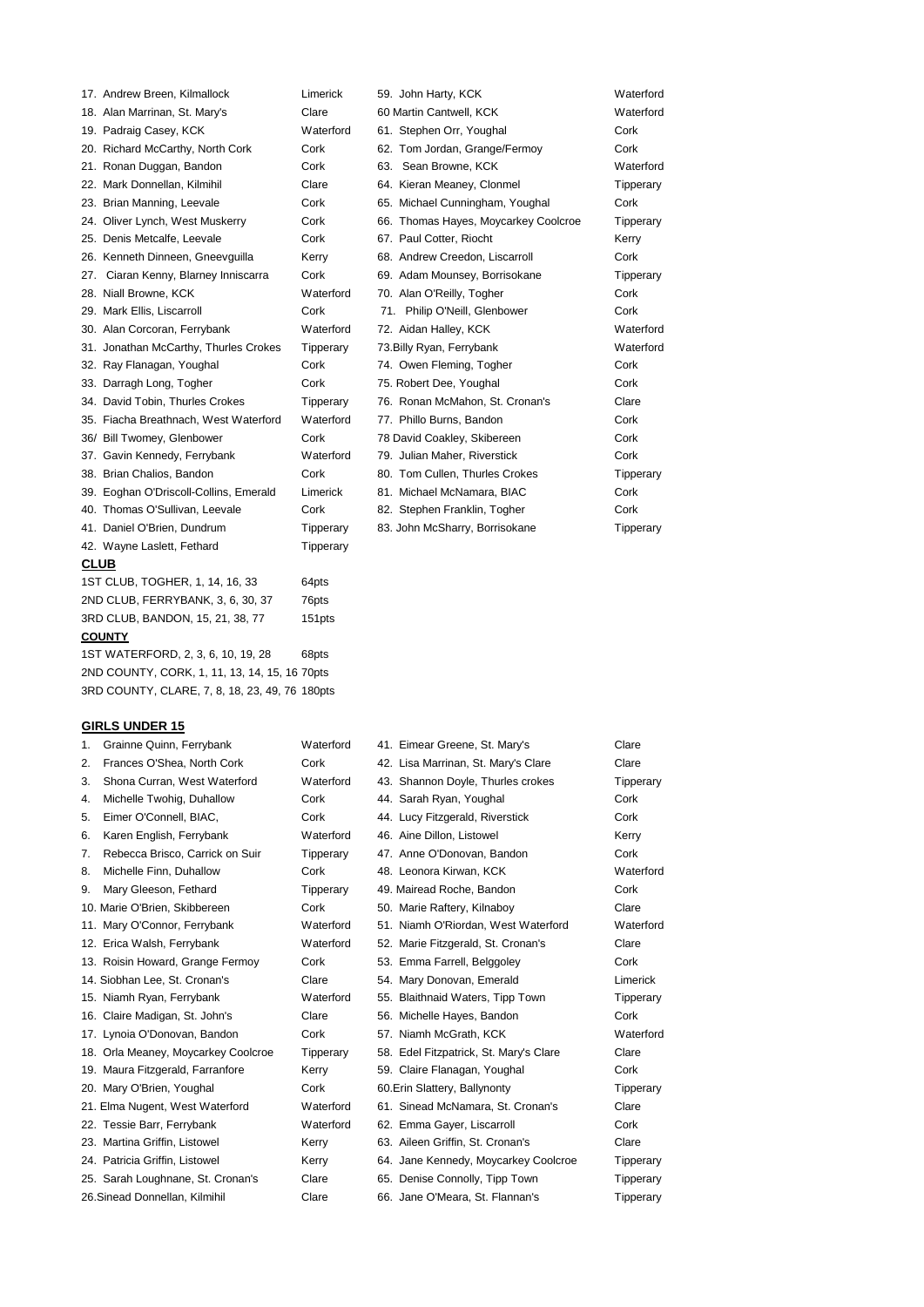| 27. Maura O'Dea, Bilboa         | Limerick  | 67. Edel Barrett, Ballincollig     | Cork      |
|---------------------------------|-----------|------------------------------------|-----------|
| 28. Julia Baest, West Waterford | Waterford | 68. Aine Hennessy, Tipp Town       | Tipperary |
| 29. Niamh O'Regan, Youghal      | Cork      | 69. Niamh McCarthy, Gneevquilla    | Kerry     |
| 30. Kate Kirwan, KCK            | Waterford | 70. Eibhlis Butler, Moyne          | Tipperary |
| 31. Rara Quinn, Ferrybank       | Waterford | 71. Lisa Kelly, Borrisokane        | Tipperary |
| 32. Sinead Power, Youghal       | Cork      | 72. Aisling McNamara, St. Cronan's | Clare     |
| 33. Aisling Holmes, Bilboa      | Limerick  | 73. Colleen Hayes, West Waterford  | Waterford |
| 34. Niamh McNamara, Dooneen     | Limerick  | 74. Rebecca Walsh, Ballincollig    | Cork      |
| 35. Sinead Tagney, Spa Muckross | Kerry     | 75. Aisling Gould, Riverstick      | Cork      |
| 36. Miriam Cashman, Liscarroll  | Cork      | 76. Geraldine Murphy, Ballincollig | Cork      |
| 37. Aoife Donnellan, Kilmihil   | Clare     | 77. Rachel Walsh, KCK              | Waterford |
| 38. Siobhan Barrett, Gneevuilla | Kerry     | 78. Lisa O'Connor, Kilnaboy        | Cork      |
| 39. Lorna Bergin, St. Flannan's | Tipperary | 79. Ciara Dwyer, West Waterford    | Waterford |
| 40. Emily White, Ballincollig   | Cork      | 80. Sarah Ellis, Liscarroll        | Cork      |
| <b>CLUB</b>                     |           |                                    |           |

## 2ND COUNTY, WATERFORD, 1, 3, 6, 11, 12, 15 48pts 3RD COUNTY, CLARE, 14, 16, 25, 26, 37, 41 159pts **BOYS UNDER 17**

**COUNTY**

1ST CLUB, FERRYBANK, 1, 6, 11, 12 30pts 2ND CLUB, WEST WATERFORD, 3, 21, 28, 51 103pts 3RD CLUB, YOUGHAL, 20, 29, 32, 44 125pts

1ST COUNTY, CORK, 2, 4, 5, 8, 10, 13 42pts

| 1. | Ciaran O'Lionard, Leevale                     | Cork      | 25 Gearoid Collins, Glenbower        | Cork      |
|----|-----------------------------------------------|-----------|--------------------------------------|-----------|
| 2. | Cathal Dennehy, Emerald                       | Limerick  | 26. Michael O'Sullivan, Gneevguilla  | Kerry     |
| 3. | Brian Markham, Ennis Track                    | Clare     | 27. Conor Dineen, Gneevquilla        | Kerry     |
| 4. | Rory Chesser, Ennis Track                     | Clare     | 28. Robert Jones, St. Flannan's      | Tipperary |
| 5. | Shane Cotter, Glenbower                       | Cork      | 29. Daniel Folan, Ennis Track        | Clare     |
| 6. | Joe Fitzgerald, Glenbower                     | Cork      | 30. Eoin Meehan, West Waterford      | Waterford |
| 7. | Paul Walsh, Ennis Track                       | Clare     | 31. Kevin Hassett, Togher            | Cork      |
| 8. | Michael Maher, Ennis Track                    | Clare     | 32. Padraig Healy, West Waterford    | Waterford |
| 9. | John Niall Donoghue, Gneevguilla              | Kerry     | 33. Owen Thornhill, Skibbereen       | Cork      |
|    | 10. Alec Daunt, Leevale                       | Cork      | 34. Ronan McCarthy, Glenbower        | Cork      |
|    | 11. Peter Francis, Ferrybank                  | Waterford | 35. Maoliosa Quinn, Emerald          | Limerick  |
|    | 12. Eoin McCarthy, Ennis Track                | Clare     | 36. Zach Guidera, Clonmel            | Tipperary |
|    | 13. Michael Keane, Ennis Track                | Clare     | 37. Andrew Walsh, Glenbower          | Cork      |
|    | 14. Brian Hallahan, KCK                       | Waterford | 38. Darragh Cullen, Ferrybank        | Waterford |
|    | 15. Kevin O'Brien, Glenbower                  | Cork      | 39. Jamie Ryan, Dundrum              | Tipperary |
|    | 16, Mossie Boland, Clonmel                    | Tipperary | 40. Graham McCarmack, Skibbereen     | Cork      |
|    | 17. Ben Daly, Gneevguilla                     | Kerry     | 41. Edmond Ledington, West Waterford | Waterford |
|    | 18. Kieran Cunningham, St. Cronan's           | Clare     | 42. Eoin Ryan, Emerald               | Limerick  |
|    | 19. Brian Burke, Ennis Track                  | Clare     | 43. Paul Russell, Youghal            | Cork      |
|    | 20. John Behan, KCK                           | Waterford | 44. Liam O'Callaghan, Togher         | Cork      |
|    | 21. Conor McGrath, KCK                        | Waterford | 45. Column Kidney, Emerald           | Limerick  |
|    | 22. Sean Doyle, North Cork                    | Cork      | 46. Brian McGowan, Skibbereen        | Cork      |
|    | 23. Brian Lawton, Glenbower23.                | Cork      | 47. Sean Kelly, Riocht               | Kerry     |
|    | 24. Kevin Harty, KCK                          | Waterford |                                      |           |
|    | <b>CLUB</b>                                   |           |                                      |           |
|    | 1ST CLUB, ENNIS TRACK, 3, 4., 8, 12           |           | 32pts                                |           |
|    | 2ND CLUB, GLENBOWER, 5, 6, 15, 23             |           | 49pts                                |           |
|    | 3RD CLUB, K.C.K., 14, 20, 21, 24              |           | 79pts                                |           |
|    | <b>COUNTY</b>                                 |           |                                      |           |
|    | 1ST COUNTY, CLARE, 3, 4, 7, 8, 12, 13,        |           | 47pts                                |           |
|    | 2ND COUNTY, CORK, 1, 5, 6, 10, 15, 22         |           | 59pts                                |           |
|    | 3RD COUNTY, WATERFORD, 11, 14, 20, 21, 24, 30 |           | 120pts                               |           |
|    |                                               |           |                                      |           |

| 1. Sally McCarthy, Grange Fermoy | Cork      |                        | Tipperary                                                                |
|----------------------------------|-----------|------------------------|--------------------------------------------------------------------------|
| 2. Holly Deegan, Ferrybank       | Waterford |                        | Waterford                                                                |
| 3. Joyce Curtin, Glenbower       | Cork      |                        | Tipperary                                                                |
| 4. Louise Finn, Belkgooly        | Cork      | 25. Breda Lane, Riocht | Kerry                                                                    |
|                                  |           |                        | 22. Mary Keane, Dundrum<br>23. Sara Flavin, KCK<br>24. Maire Rvan, Movne |